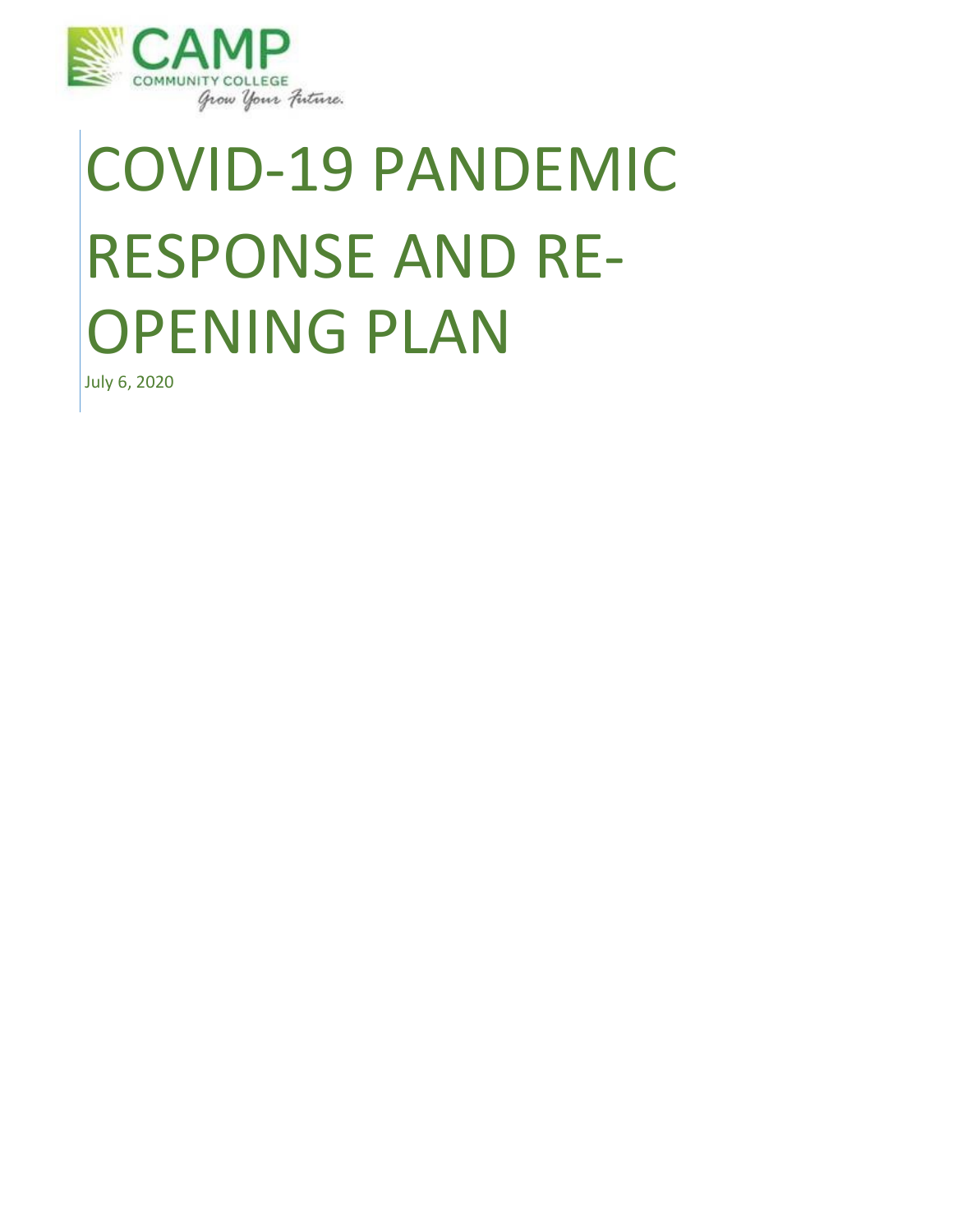# **Table of Contents**

| L.    |                                                                 |
|-------|-----------------------------------------------------------------|
|       |                                                                 |
| Ш.    |                                                                 |
| IV.   |                                                                 |
|       |                                                                 |
|       |                                                                 |
| V.    |                                                                 |
| VI.   |                                                                 |
|       |                                                                 |
|       | Orientation and education/training, including anti-stigma       |
|       |                                                                 |
|       |                                                                 |
|       |                                                                 |
|       |                                                                 |
|       |                                                                 |
|       |                                                                 |
|       |                                                                 |
|       |                                                                 |
|       |                                                                 |
|       |                                                                 |
|       |                                                                 |
|       |                                                                 |
|       | Page 12                                                         |
| VII.  | <b>Employee, Student and Guest Guidelines for Entering CAMP</b> |
|       |                                                                 |
|       |                                                                 |
|       |                                                                 |
|       |                                                                 |
| VIII. |                                                                 |
| IX.   |                                                                 |
| Χ.    |                                                                 |
| XI.   |                                                                 |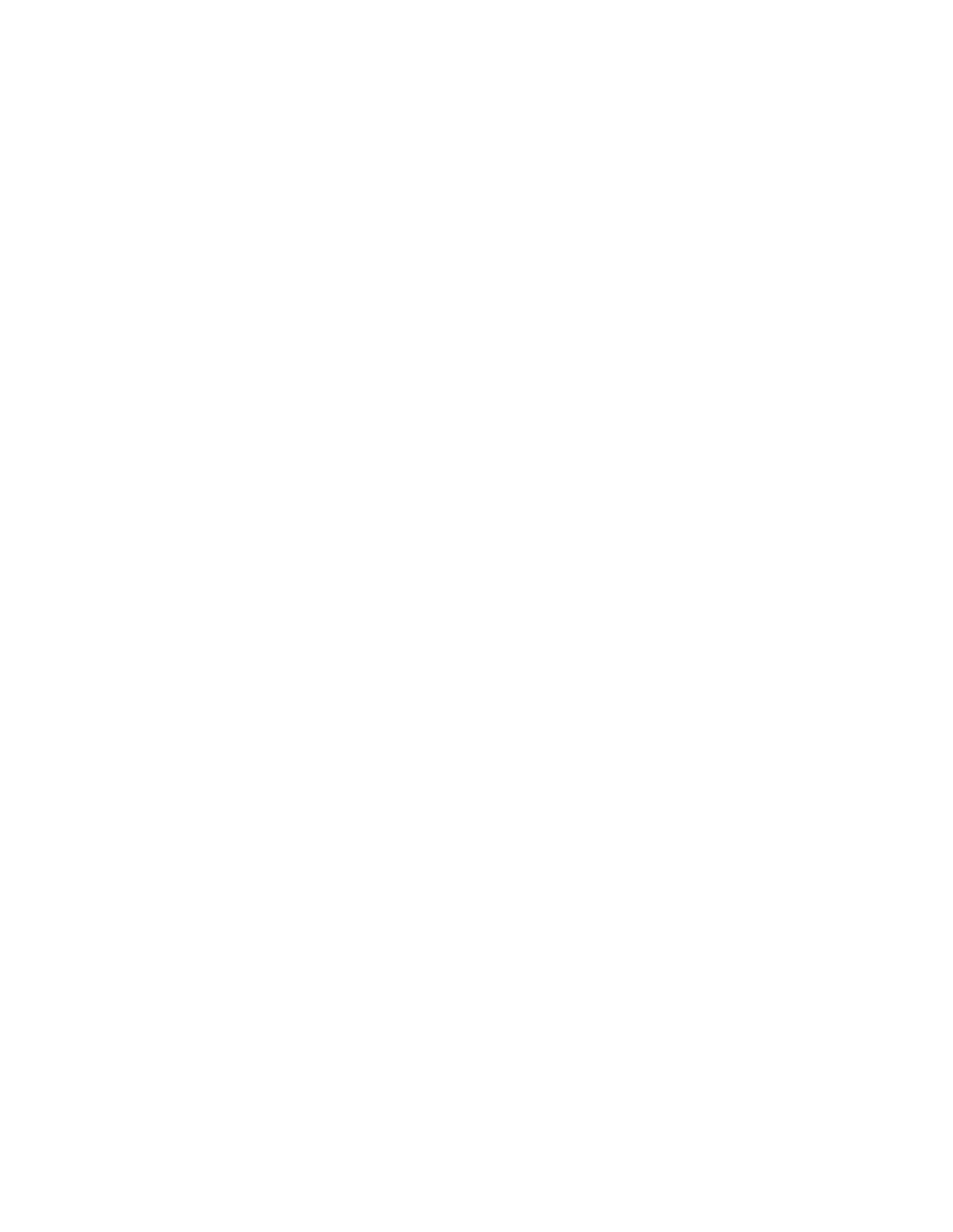

# **COVID-19 Reopening Plan**

# **I. Guiding Principles**

To develop a plan that is rooted in best practices to strive to meet the safety, health, and well-being of the entire college community, and to continue the mission to provide quality educational and training opportunities.

To hold true to our core values of diversity, integrity, respect, success, and teamwork as we embrace the need to be adaptive, flexible, and resilient as new dimensions of this pandemic emerges.

Our plans will be aligned and consistent with the Governor's Executive Orders, and *Forward Virginia*, a phased approach for reopening Virginia (chart below). The college will also follow recommendations from the federal government (White House-Opening Up America Again), Centers for Disease Control and Prevention (CDC), and Virginia Department of Health (VDH).

As we continue to learn more about the novel COVID-19 virus and the response to it evolves, plans and protocols will be amended.

This plan will be in effect for CAMP Community College through Phase 3 or until rescinded or modified.

#### **II. Reopening phases for Virginia**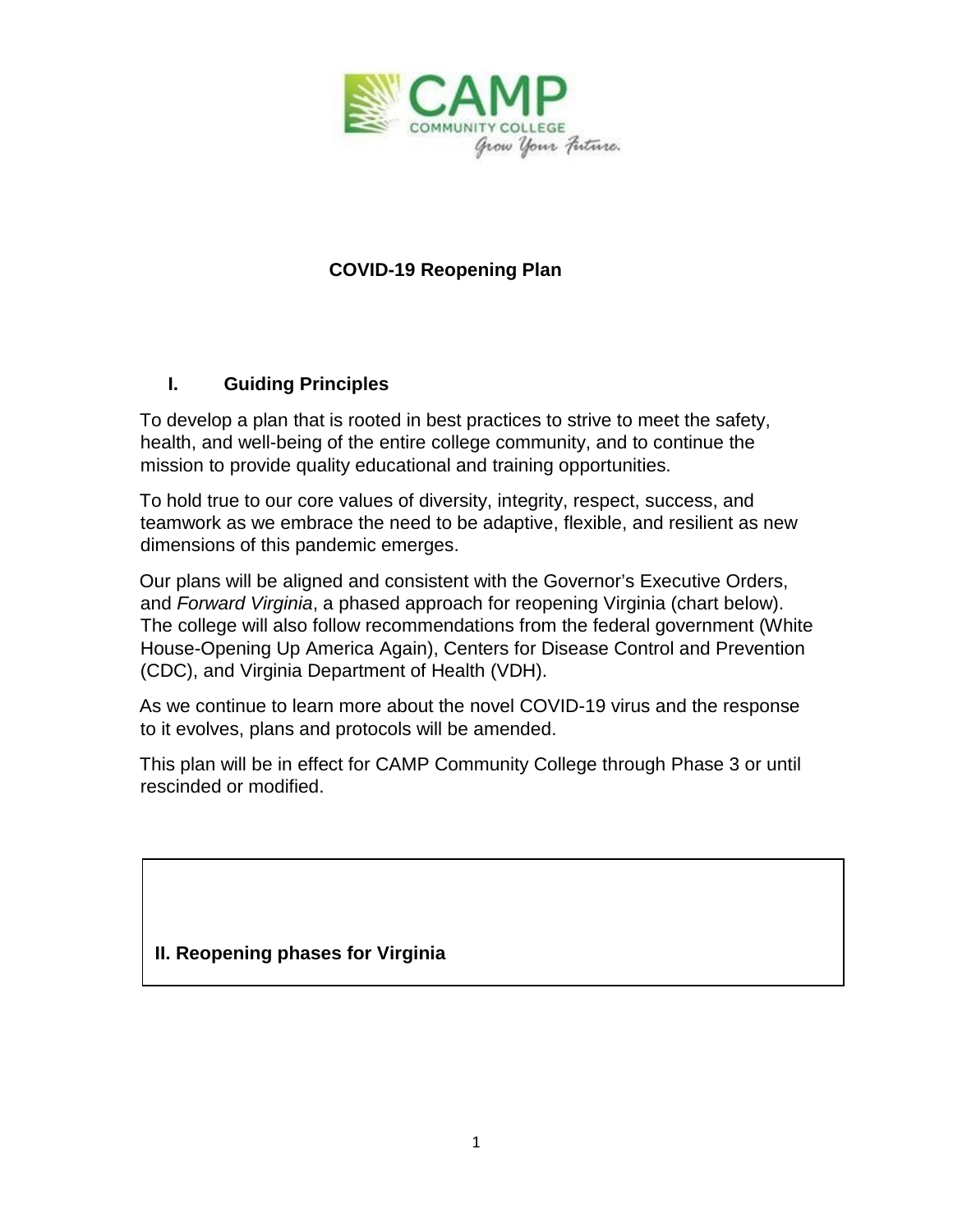| <b>Phase 1</b>                                                                                                                                                        | Phase 2                                                                                     | Phase 3                                                     |                             |
|-----------------------------------------------------------------------------------------------------------------------------------------------------------------------|---------------------------------------------------------------------------------------------|-------------------------------------------------------------|-----------------------------|
| (Began in our region May 15)<br>Could last two-to-four weeks<br>or longer                                                                                             | (Began in our region<br>June 5th) Could last two-<br>to-four weeks or longer                | (Began July 1 Will be<br>reevaluated after three<br>weeks.) |                             |
| • Instead of a stay-at-<br>home order, people<br>should<br>consider themselves safer                                                                                  | • Stay-at-home for<br>vulnerable<br>population                                              | Vulnerable<br>populations should<br>stay home for safety    |                             |
| at home<br>• No social gatherings of<br>more than 10 people                                                                                                           | • No social<br>gatherings of more<br>than 50 people<br>• Continued social<br>distancing     | Ban on<br>social gatherings<br>removed                      |                             |
| • Continued social<br>distancing                                                                                                                                      |                                                                                             | Capacity<br>limits removed for<br>establishments            |                             |
| • Continued teleworking                                                                                                                                               | • Continued<br>teleworking                                                                  | Continue<br>heightened cleaning                             |                             |
| • Face coverings<br>recommended in public                                                                                                                             | • Face coverings<br>recommended in<br>public<br>• Further easing of<br>business limitations |                                                             | and disinfection<br>Sign in |
| • Easing limits on<br>business and faith<br>communities<br>(guidelines include social<br>distancing, enhanced<br>cleaning and disinfection,<br>and enhanced workplace |                                                                                             | and out<br>Procedures for all<br>campuses.                  |                             |
| safety)                                                                                                                                                               |                                                                                             |                                                             |                             |

#### **III. Communications**

Camp will provide timely, accurate communications to employees, students, guests, and the public regarding academic and campus changes as well as health and safety protocols related to COVID-19 through a variety of mediums.

The college utilizes email distribution lists for direct messages to employees and students along with messages directly from supervisors and faculty. Campus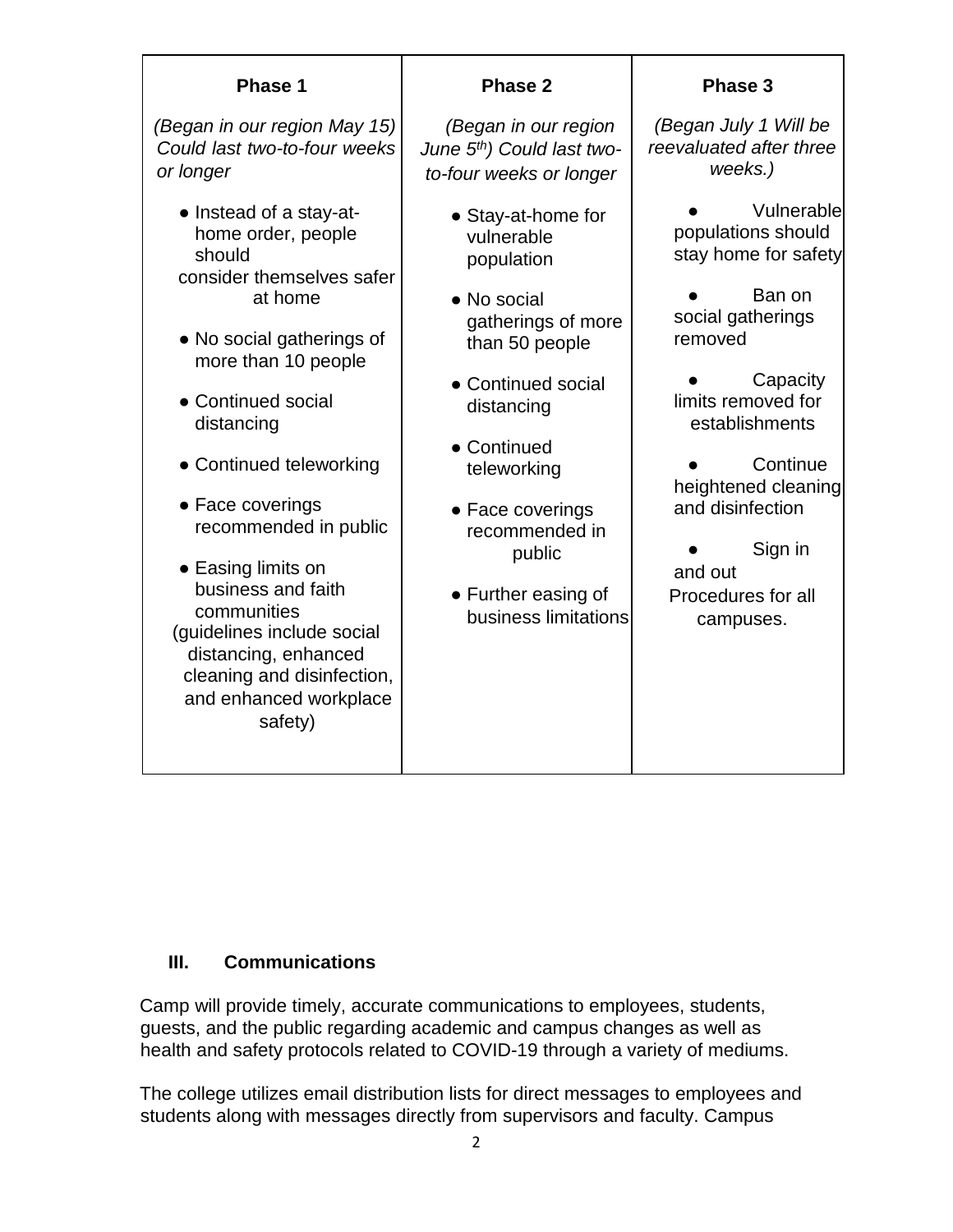wide messages are posted to the college's news feed on it's homepage at [www.pdc.ed](http://www.pdc.edu/)[u](http://www.virginiawestern.edu/) [as](http://www.virginiawestern.edu/) they are distributed. COVID-19 related messages are catalogued, along with answers to frequently asked questions, resources and other important information at [Camp Community College COVID-19 inf](https://www.pdc.edu/servicesandresources/resources-and-services-for-students/department-of-public-safety/2019-novel-coronavirus-updates-information)[o.](https://www.virginiawestern.edu/covid19) 

Camp Alerts are the college's mass notification system, where individuals can sign up to receive emergency information via text, email, and phone. The mass notification system also provides messages across campus via VoIP phones.

Camp posts important COVID-19-related messages and emergency information to its social media pages on Facebook, Twitter, and Instagram. The college also distributes information to the local media through news releases and media alert.

Wendy Harrison, Public Relations Specialist, acts as spokesperson for the media. Wendy will ensure that all Camp Community College Partners and the local Community are kept informed of all pertinent information on any relevant developments in Camp Community Colleges COVID-19 status. This will be done in compliance with all HEPA, FERPA, CDC, DOH State and Federal guidelines.

Robert D. Dodd, Chief of the Department of Public Safety (DPS) oversees the college's communication plan.

Camp Community College's COVID-19 Primary Point of Contact is Robert D. Dodd, Campus Chief of the Department of Public Safety and Assistant Emergency Management Director will respond to COVID-19 concerns. Chief Dodd works with VDEM and the local Health department. His email is rdodd@pdc.edu. His office phone number is 757-569-6721 or cell 979-2099842.

Camp Community College's COVID19 Secondary point of contact is Phillip Bradshaw, Operations Manager and Emergency Management Director. His email is pbradshaw@pdc.edu. His office phone number is 757-569-6744 or cell 757-377-7178.

While most classes are offered remotely through Phase 2 and Phase 3, a limited number of classes with labs and hands-on training are scheduled on campus beginning June 1st, depending on the availability of PPE. The public and guests will not be permitted on campus. Students will be allowed on campus specifically for provided labs, and hands on training. Not all buildings will be open. Students who are not taking laboratory, clinical, hands-on classes or guests who need to visit campus must schedule an appointment.

The contact information for the Virginia Department of Health is Call the VDH hotline 877-ASK-VDH3 (877-275-8343).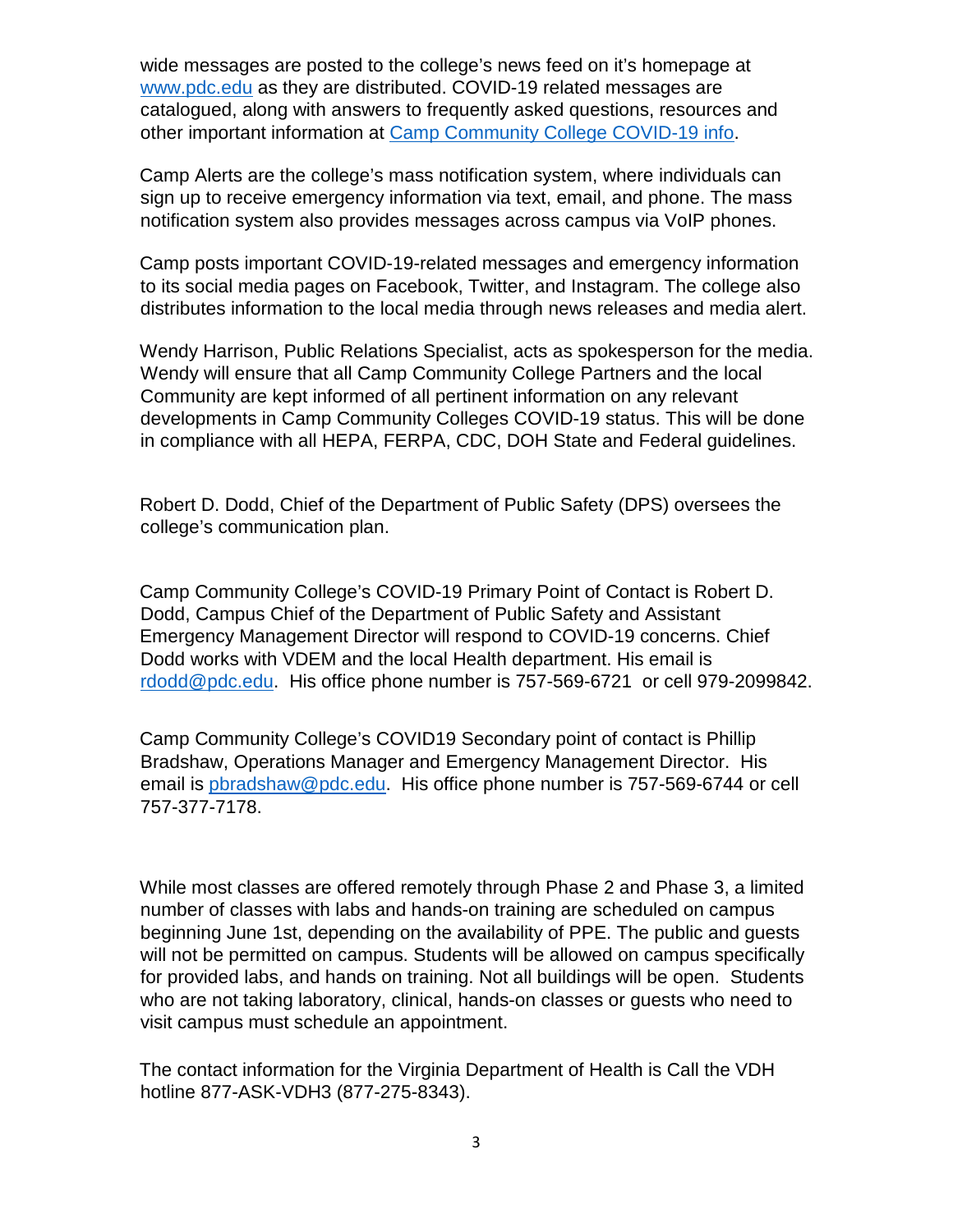Camp Community College will cooperate with the Center for Disease Control Virginia Department of health Contact Tracing efforts if a positive or presumptive case is identified and or the CDC of the DOH request information or assistance. **<https://www.vdh.virginia.gov/coronavirus/prevention-tips/contact-tracing/>**

. On site testing was conducted by the Virginia Department of Health on the Franklin Campus. This was open to the public and was available to all Faculty Staff and Students. The DOH has also requested to utilize the Franklin Campus as a Vaccine/immunization site upon development of a viable vaccine.

# **IV. Measures to Reduce the Spread**

According to the CDC, the novel virus is spread via respiratory droplets when individuals cough, sneeze or speak, and the virus may spread to hands from a contaminated surface and then to the nose, or mouth, causing infection. Prevention practices include handwashing, staying home when sick, and environmental procedures, such as cleaning and disinfection. (CDC, May 21, 2020)

#### **Symptoms of COVID-19: (Per the CDC)**

- Fever or chills
- Cough
- Shortness of breath or difficulty breathing
- Fatigue
- Muscle or body aches
- Headache
- New loss of taste or smell
- Sore throat
- Congestion or runny nose
- Nausea or vomiting
- Diarrhea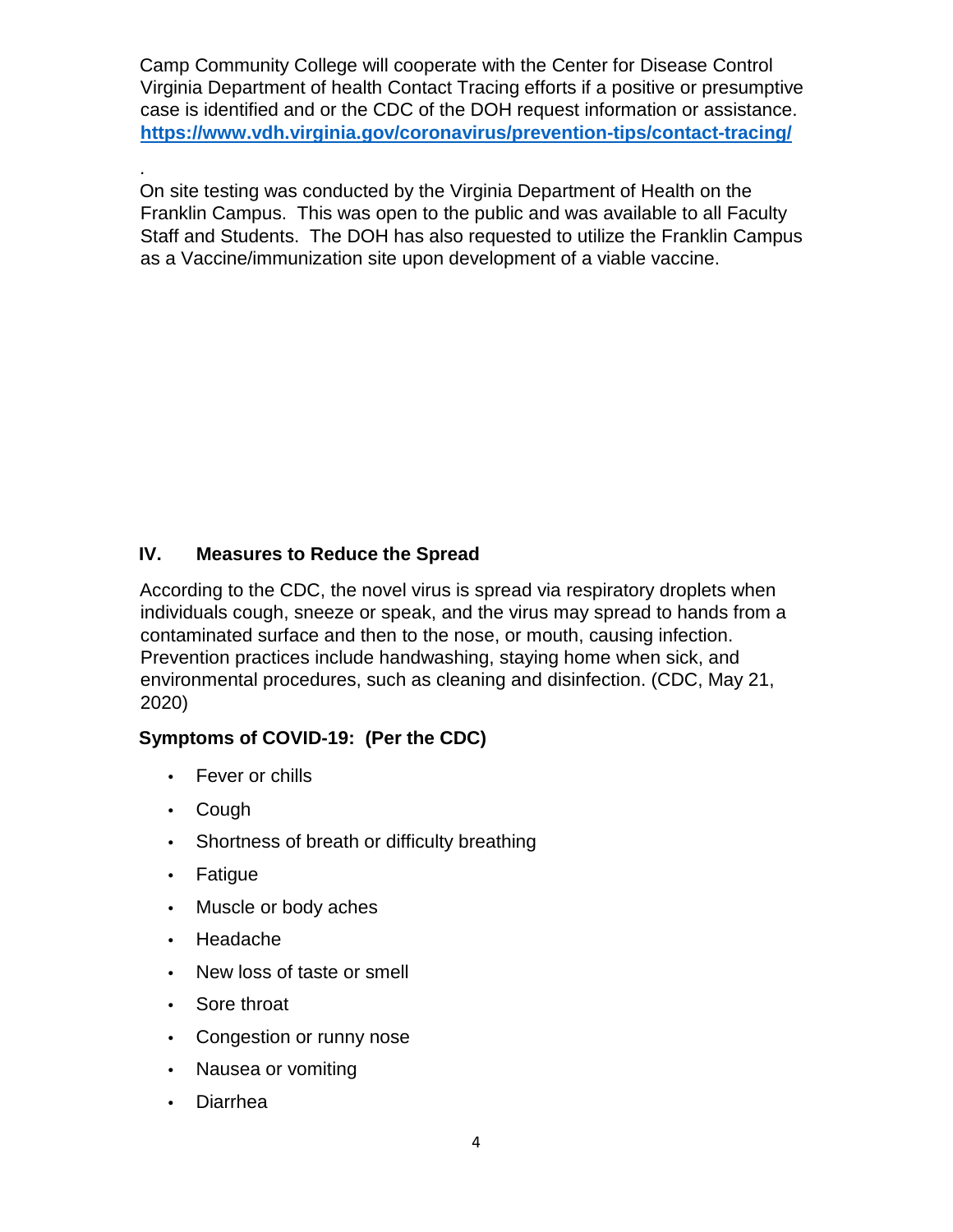If you have symptoms of illness, seek healthcare if needed and do not come to work, or visit any Camp locations.

If an individual associated with Camp Community College tests positive, is symptomatic, or self-reports exposure to COVID 19, Camp will provide referral information to the Virginia Department of Health and the Centers for Disease Control. Additionally, Camp will contact these agencies and provide them with all requested information and assistance.

Additionally, if the individual has been on campus, Camp will initiate isolation protocols for the affected space or facility. These measures will be take in consultation with the DOH and the CDC.

#### **Vulnerable Groups**

Per the CDC, certain individuals' conditions may make them more vulnerable to the novel COVID-19 virus. Such conditions may include:

- Older than the age of 65
- HIV
- Asthma (moderate-severe)
- Chronic lung disease
- Diabetes mellitus
- Serious heart conditions
- Chronic kidney disease treated with dialysis
- Severe obesity
- Being immunocompromised

Employees needing to work remotely or have other workplace accommodations due to having a high-risk health condition as delineated by the CDC for the COVID-19 virus should contact Human Resources for further guidance.

# **V. Phased Staffing**

We expect that the majority of the Camp workforce will continue to work remotely until further notice. Until restrictions are eased for larger gatherings, support areas that can effectively telework will continue to do so. The college will phasein the return of employees considering multiple factors. The availability of PPE and cleaning supplies and the ability to maintain social distancing will be important. The order of returning to campus will be assessed and implemented according to mission critical and essential operations, the need to access oncampus services, and the ability to monitor and manage specific work environments. Supervisors, deans, and vice presidents will work with their respective departments on strategies, approvals, and communication. Employees and students who return to the workplace are expected to follow the policies and protocols noted in this plan, as well as any subsequent communications. Per guidance from the CDC,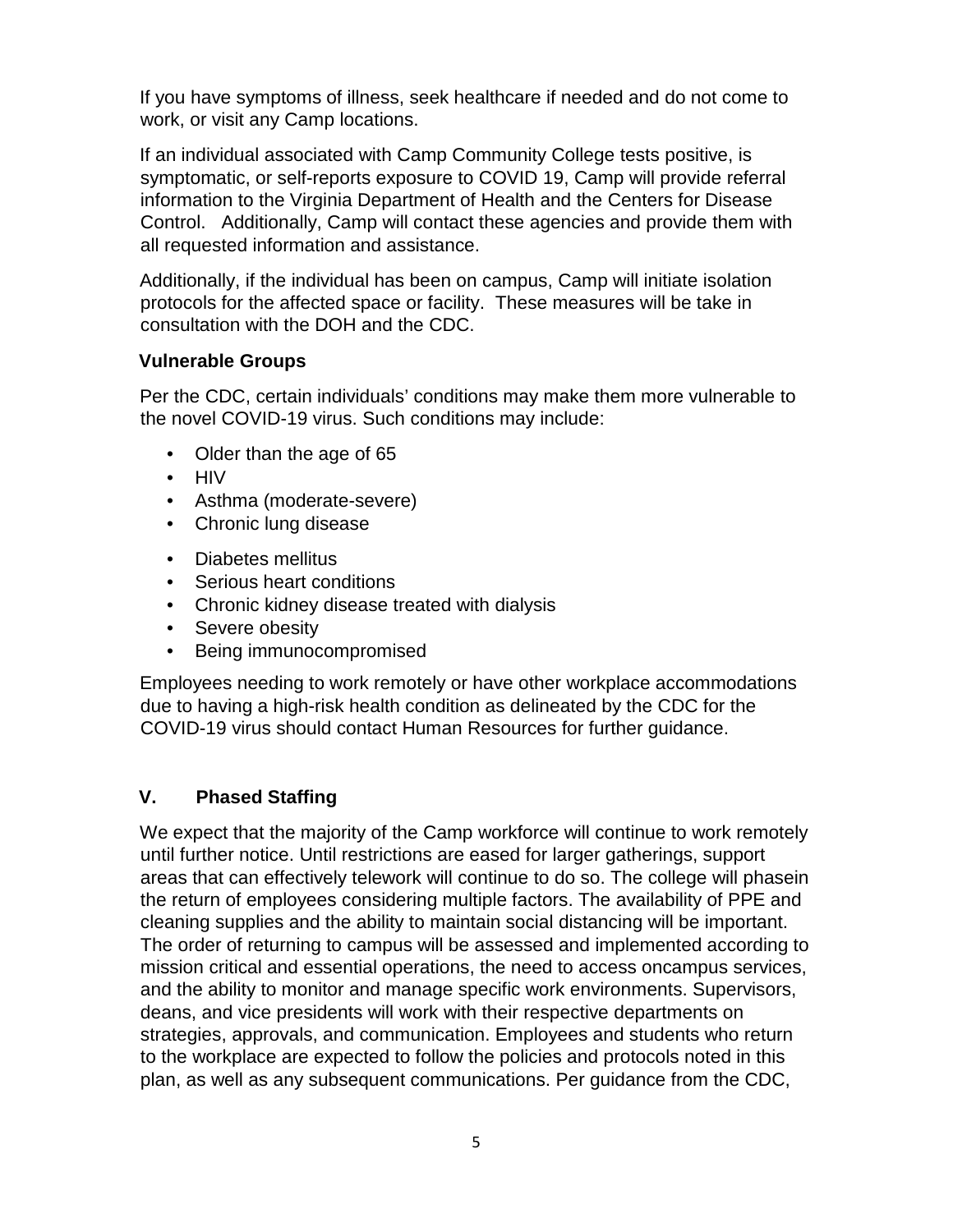students and employees must complete a daily COVID-19 self-health check declaration PRIOR to entering the campus and college-controlled location.

Employees will also be expected to complete COVID-19 training prior to returning to campus. Employees will be notified of the training requirement by each supervisor and by email by the Department of Safety

[COVID TRAINING LINK](https://drive.google.com/file/d/1HY3WTCgPxtF0L2_aAfP0TlWRKx9jnVll/view?usp=sharing)

# **VI. Personal Safety Practices**

#### **Student Returning to Campus.**

Prior to any student returning to Camp Community College, each student will complete a Student Declaration. Each day of class the instructor will take attendance and the student will reaffirm to the instructor that the conditions that were indicated on the original form, at the beginning of the course, have not changed. Student and Employee Daily Self-Check of Health

According to the Virginia Department of Health, students, employees and guests should ask themselves: "YES or NO since my last day on campus, have I had any of the following:

- A new fever (100.4°F or higher) or a sense of having a fever?
- A new cough that cannot be attributed to another health condition?
- New shortness of breath that cannot be attributed to another health condition?
- New chills that cannot be attributed to another health condition?
- A new sore throat that cannot be attributed to another health condition?
- New muscle aches (myalgia) that cannot be attributed to another health condition or specific activity (such as physical exercise)?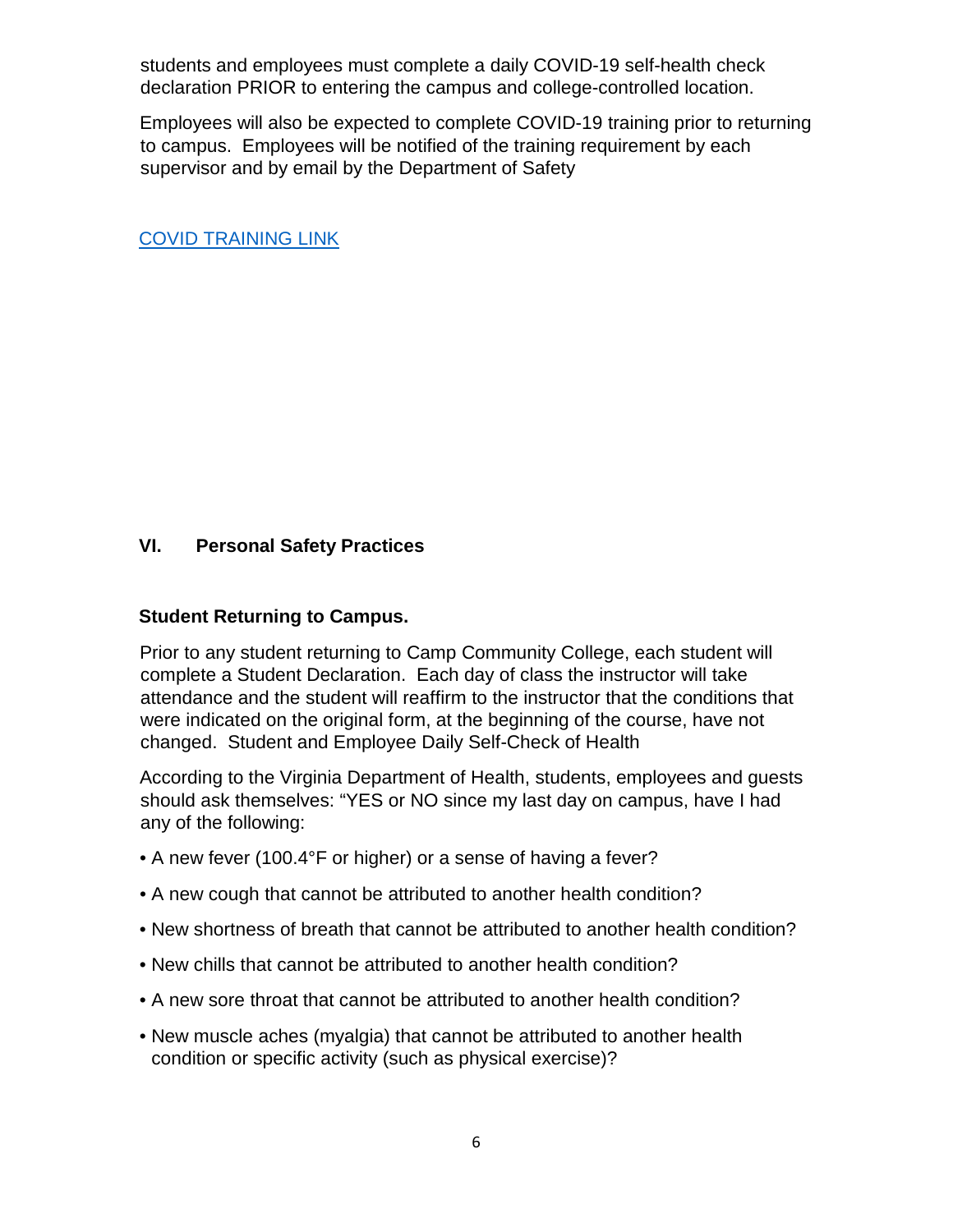If a student, employee, or guest of CAMP answers YES to any of the screening questions before coming to campus, the person should stay home and not come to campus.

#### **Orientation and education/training, including anti-stigma training**

CAMP Community College will use multiple methods to communicate information and to educate students about COVID-19 prevention and anti-stigma training, including:

- Emails to students
- The college's web page (www.pdc.edu)

● New Student Orientation sessions conducted by a representative of the Department of Public Safety

• Student Declaration that will be completed prior to attending any on campus courses

- Posts on CAMP's social media sites
- Informational signs posted on throughout campus
- Messages shared on electronic bulletin boards located inside campus buildings
- Verbal reminders shared during classes and college activities

[Student Declaration](https://drive.google.com/file/d/1BluwYlwKrAup5VUcBkO7FtYE3bTXb779/view?usp=sharing)

#### **Social Distancing**

It is expected that when on-campus, all employees, students and guests are to maintain a six-foot (about two arms lengths) physical/social distance from each other as much as practicable. Workspaces, and classrooms have been adjusted to maintain six feet or eight feet of distance, accordingly. [Social](https://www.cdc.gov/coronavirus/2019-ncov/prevent-getting-sick/social-distancing.html) [Distancing per CDC](https://www.cdc.gov/coronavirus/2019-ncov/prevent-getting-sick/social-distancing.html) [an](https://www.cdc.gov/coronavirus/2019-ncov/prevent-getting-sick/social-distancing.html)d [State guidelines for classroom settings in institutions](https://www.governor.virginia.gov/media/governorvirginiagov/governor-of-virginia/pdf/Higher-Education-Reopening-Guidance.pdf) [of higher education.](https://www.governor.virginia.gov/media/governorvirginiagov/governor-of-virginia/pdf/Higher-Education-Reopening-Guidance.pdf)

#### **Face Masks/Cloth Face Coverings**

Effective May 29<sup>th</sup>, Executive Order 63 requires individuals to wear a face covering while inside buildings, including accessing state or local government buildings.

State employees must continue to practice social distancing and when it is not possible to do so, wear a face covering. When providing services to the public, state employees are required to wear face covering. Students and guests are also expected to wear a face covering. If needed, disposable masks will be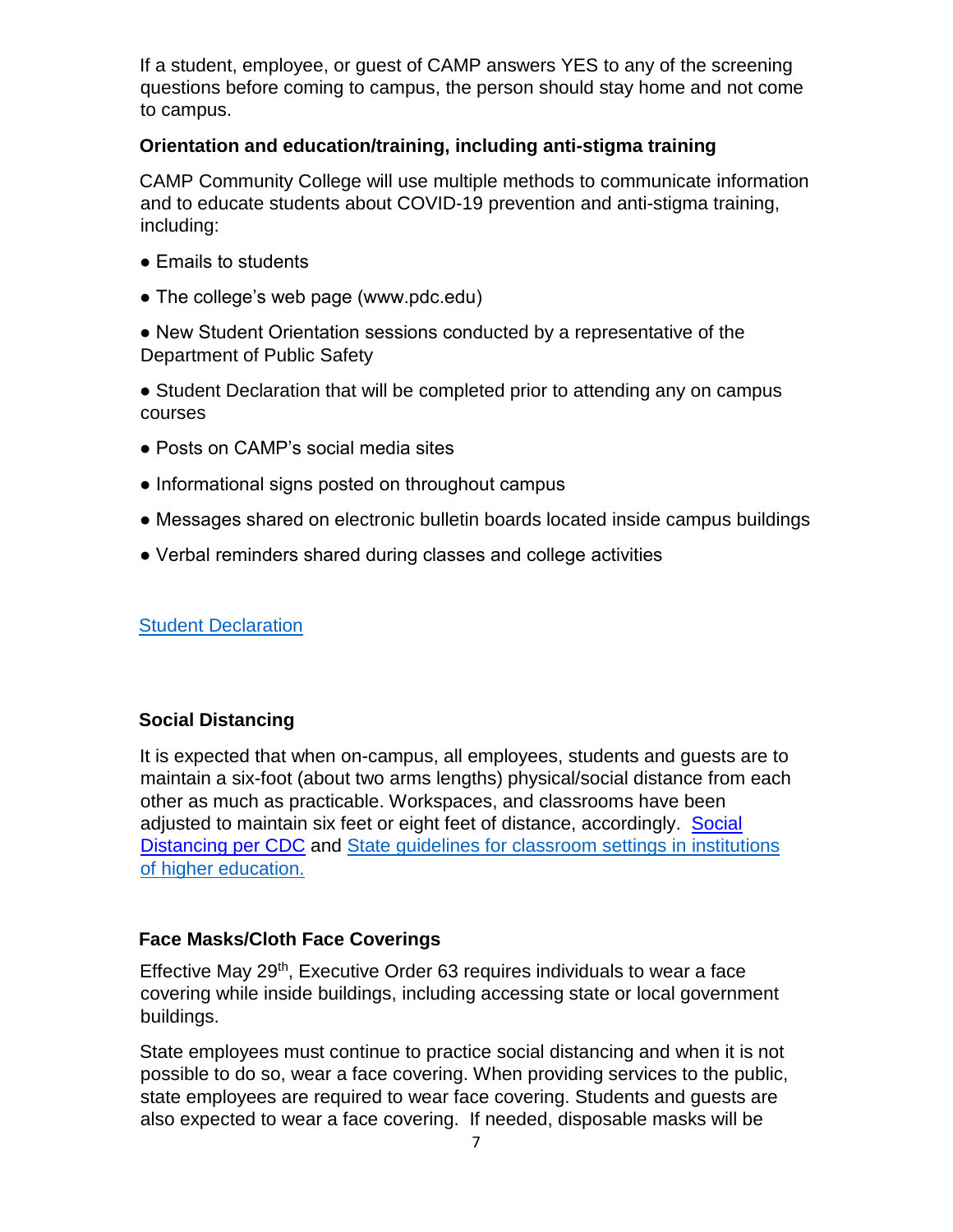provided by the college, Disposable masks may only be worn for one day and then must be placed in the trash. You may also wear a cloth face covering, which will help the college reduce the need to purchase additional disposable masks, Cloth face coverings must only be worn for one day at a time and must be properly laundered before use again. See details regarding cloth face coverings use and care below.

#### [Cloth Face Coverings per CDC](https://www.cdc.gov/coronavirus/2019-ncov/prevent-getting-sick/about-face-coverings.html)

Proper wearing of face covering

- Wash hands before putting on face covering
- Place over nose and mouth and secure it under chin
- Try to fit it snugly against the sides of your face
- Make sure you can breathe easily
- Avoid touching your face

Removing face covering

- Untie the strings behind your head or stretch the ear loops
- Handle only by the ear loops or ties
- Fold outside corners together Place covering in the washing machine (learn more about [how to wash](https://www.cdc.gov/coronavirus/2019-ncov/prevent-getting-sick/how-to-wash-cloth-face-coverings.html) [cloth face coverings\)](https://www.cdc.gov/coronavirus/2019-ncov/prevent-getting-sick/how-to-wash-cloth-face-coverings.html)
- Be careful not to touch your eyes, nose, and mouth when removing
- Wash hands immediately after removing.

#### **Handwashing**

Wash your hands often with soap and water for at least 20 seconds, especially after you have been in a public place, or after blowing your nose, coughing, sneezing, or touching your face. If soap and water are not readily available, use a hand sanitizer that contains at least 60 percent alcohol. Cover all surfaces of your hands and rub them together until they feel dry. Avoid touching your eyes, nose, and mouth, and wash your hands after touching your face. [Handwashing](https://www.cdc.gov/handwashing/hand-sanitizer-use.html)  [Protocol per CDC](https://www.cdc.gov/handwashing/hand-sanitizer-use.html)

#### Disposable Keypad Covers

Disposable Key pad covers will be available for staff and students. They will be available for use in the computer labs for testing and computer use.

#### **Coughing/Sneezing**

Cover coughs and sneezes with a tissue or use the inside of your elbow. Used tissues should be thrown in the trash and hands washed immediately with soap and water for at least 20 seconds. If soap and water are not available, use an alcohol-based hand sanitizer.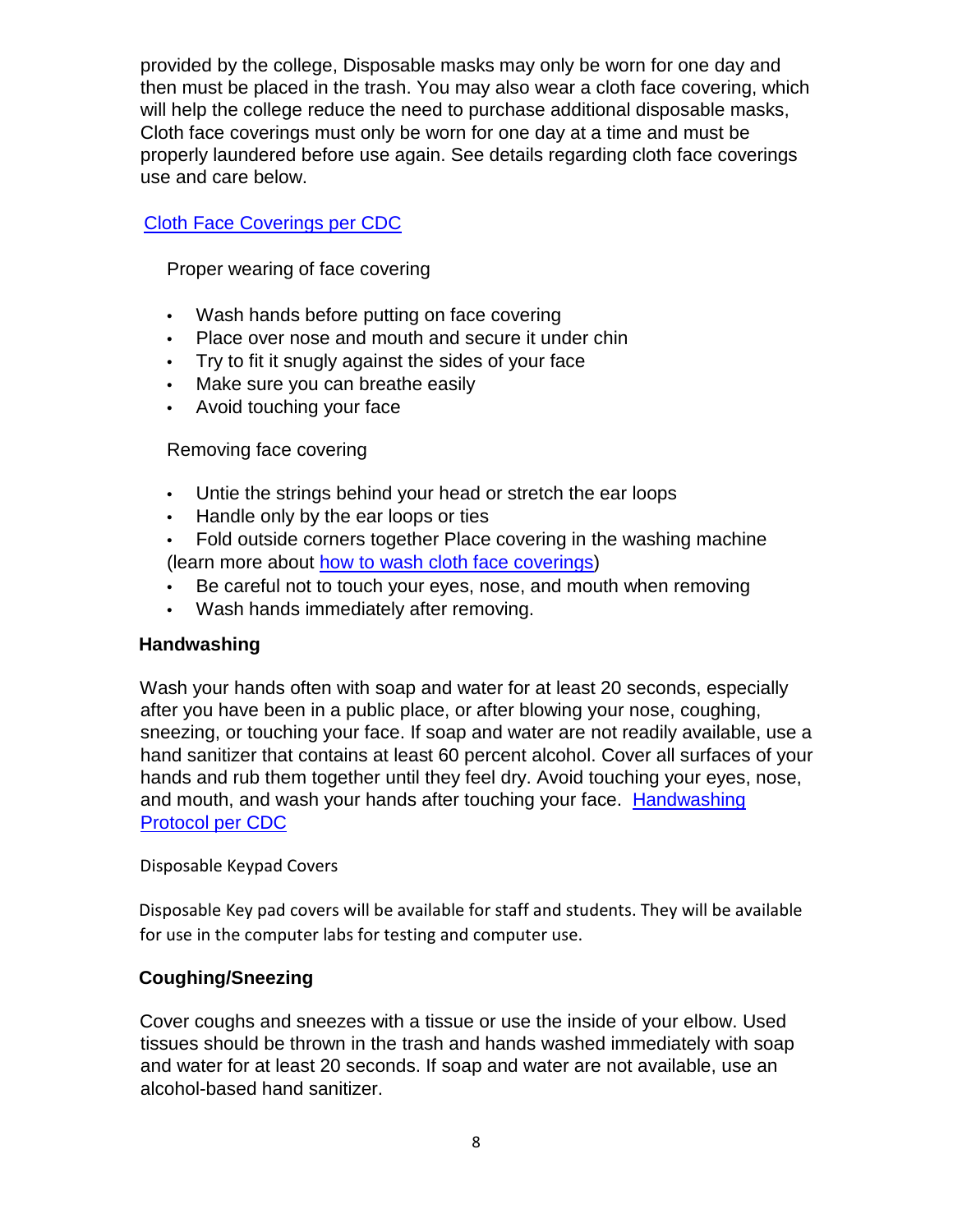**Hygiene practices and cleaning/disinfection protocols:** Reducing the risk of exposure to COVID-19 (and other viruses) and maintaining a healthy environment by cleaning and disinfection is an important aspect of our operations and return to campus planning.

During the day, CAMP Facilities has dedicated a full time custodial "day porter" to clean and disinfect frequently touched surfaces throughout occupied buildings using EPA approved disinfectant products and microfiber towels.

At night, a second shift custodial team will clean and sanitize during the evening classes. Those areas include doors, public area seating, vending machines, counters, restrooms and other public facing areas in buildings.

Classrooms are being sanitized before every scheduled class including chairs, tables, desks, podiums and doors. As an added layer of quality control, classrooms will also be provided a check-schedule for sign-off by custodial staff as an assurance to instructors entering the room that cleaning has taken place since the last class meeting.

All labs where hands-on learning occurs will be provided with spray bottles and towel dispensers for use by faculty and students prior to, and after use of common area equipment.

Faculty and staff are encouraged to reach out to Facilities through School Dude for supplies needed to maintain a clean environment such as hand sanitizer, wipes, etc. In furtherance of these goals, CAMP Facilities has implemented hygiene practices and cleaning/disinfecting protocols to include:

- Deep cleaning of campus prior to resuming operations. Installation of trash cans at restroom doors where possible.
- Installation of foot-pulls on restroom doors where possible.
- Enhanced training for custodial staff and an increase in cleaning protocol.
- Including the use of disinfectant sprayers for disinfection using safe alternatives to bleach.
- Increased cleaning and disinfection protocols to include frequently-touched surfaces on campus and in transport vehicles.
- Guidance has been provided to CAMP employees via email regarding the need to clean frequently used electronics in their personal work space area, the proper methods and materials to use.
- CAMP Department of Public Safety has developed a protocol for tracking the use of classrooms via the development of a weekly report. This report is being used to ensure communication of class changes, modifications to schedules, etc. so as to facilitate the newly established cleaning protocol in between uses and avoid missing rooms due to changes in schedule.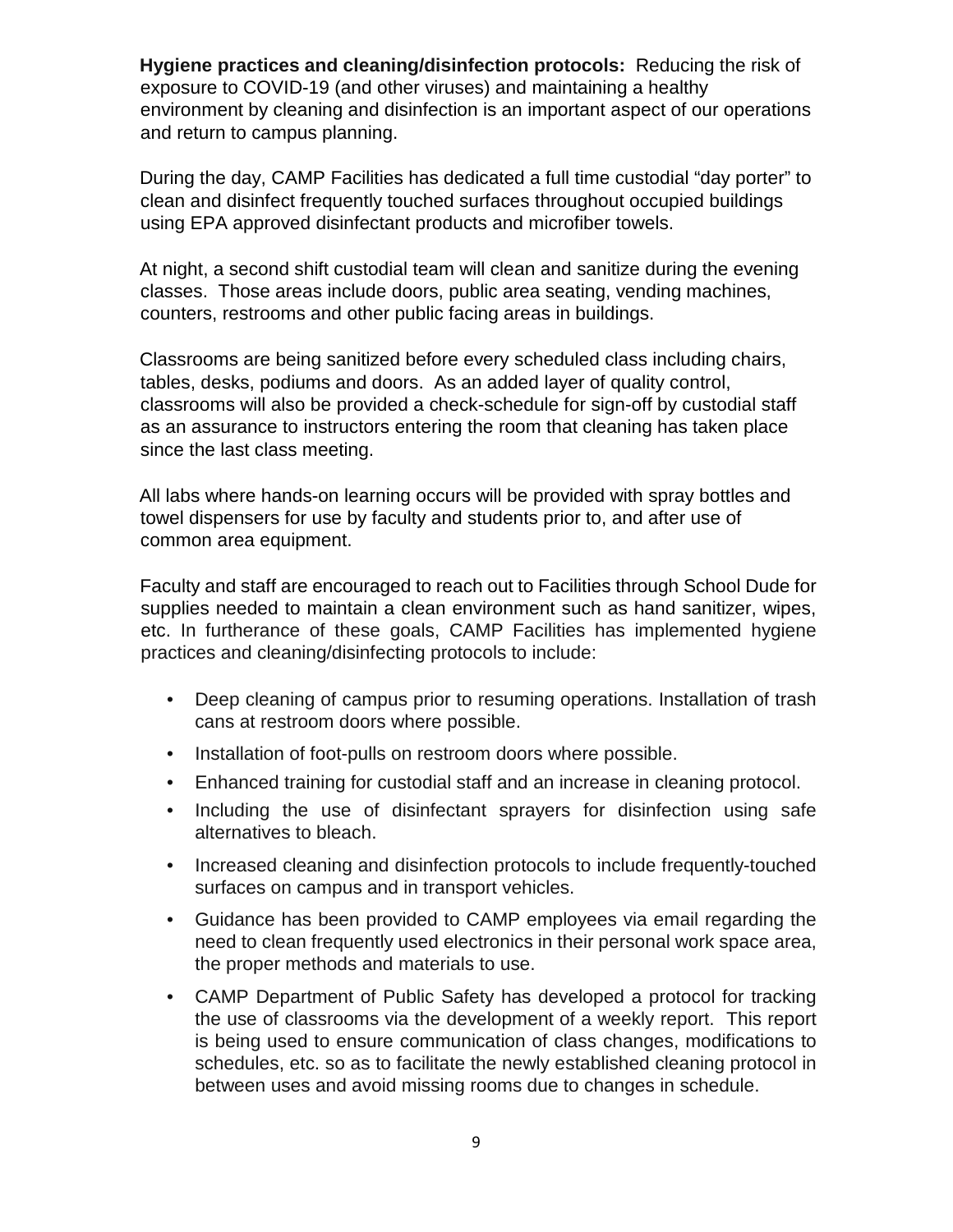- Cleaning and disinfection of classrooms between use during Phase II and Phase III, and increased frequency of cleaning of common areas and restrooms.
- Provisions for additional hand sanitizer/handwashing stations throughout campuses.
- Provision of disinfectant wipes and gloves in classrooms where hands-on training occurs.
- Provision of disinfectant wipes for state vehicles and cleaning instructions for users.

Minimization of shared objects where possible. We are ensuring adequate supplies to minimize sharing to the extent possible, e.g., dedicated student supplies, lab equipment, computers, etc. Objects in common areas that may be shared will be removed until further notice. (pens, condiments at dining areas, etc.)

[Signage](https://lfcc0.sharepoint.com/sites/VPFAS/Shared%20Documents/C%20Short%20Folder/COVID%2019%20Folder/COVID%20NOTICE%20INFOGRAPHIC_11X17.pdf) [p](https://lfcc0.sharepoint.com/sites/VPFAS/Shared%20Documents/C%20Short%20Folder/COVID%2019%20Folder/COVID%20NOTICE%20INFOGRAPHIC_11X17.pdf)romoting handwashing, proper wearing of masks, etc. have been prominently placed throughout each building. Employees, faculty and staff are advised to follow [CDC guidance](https://www.cdc.gov/handwashing/when-how-handwashing.html) on how to protect yourself and others by washing hands properly.

If a positive COVID-19 case is identified at a Camp facility, appropriate cleaning protocols will be initiated.

[Cleaning and Disinfecting Protocols per CDC](https://www.cdc.gov/coronavirus/2019-ncov/community/disinfecting-building-facility.html) 

#### **Meeting Rooms**

Where feasible, meetings should be held in whole or part using the extensive range of available collaboration tools (e.g. Zoom, Microsoft Teams, telephone, etc.). In-person meetings are limited to the restrictions of local, state and federal orders and should not exceed 50 percent of a room's capacity, assuming individuals can still maintain 6 feet of separation for social distancing requirements. All attendees should wear a face covering while sharing space in a common room, when social distancing cannot be maintained. While onsite, you are encouraged to communicate with your colleagues and supervisors as needed by email, instant message, telephone or other available technology rather than face-to-face. Avoid serving food at meetings.

Faculty meeting with students are encouraged to meet with students face-to-face in areas other than the faculty office space. A space should be selected for this purpose ahead of time.

#### **Common Areas**

Common Areas, lounges, break areas, computer labs and libraries will be open to the public

#### **Work Force Development Center**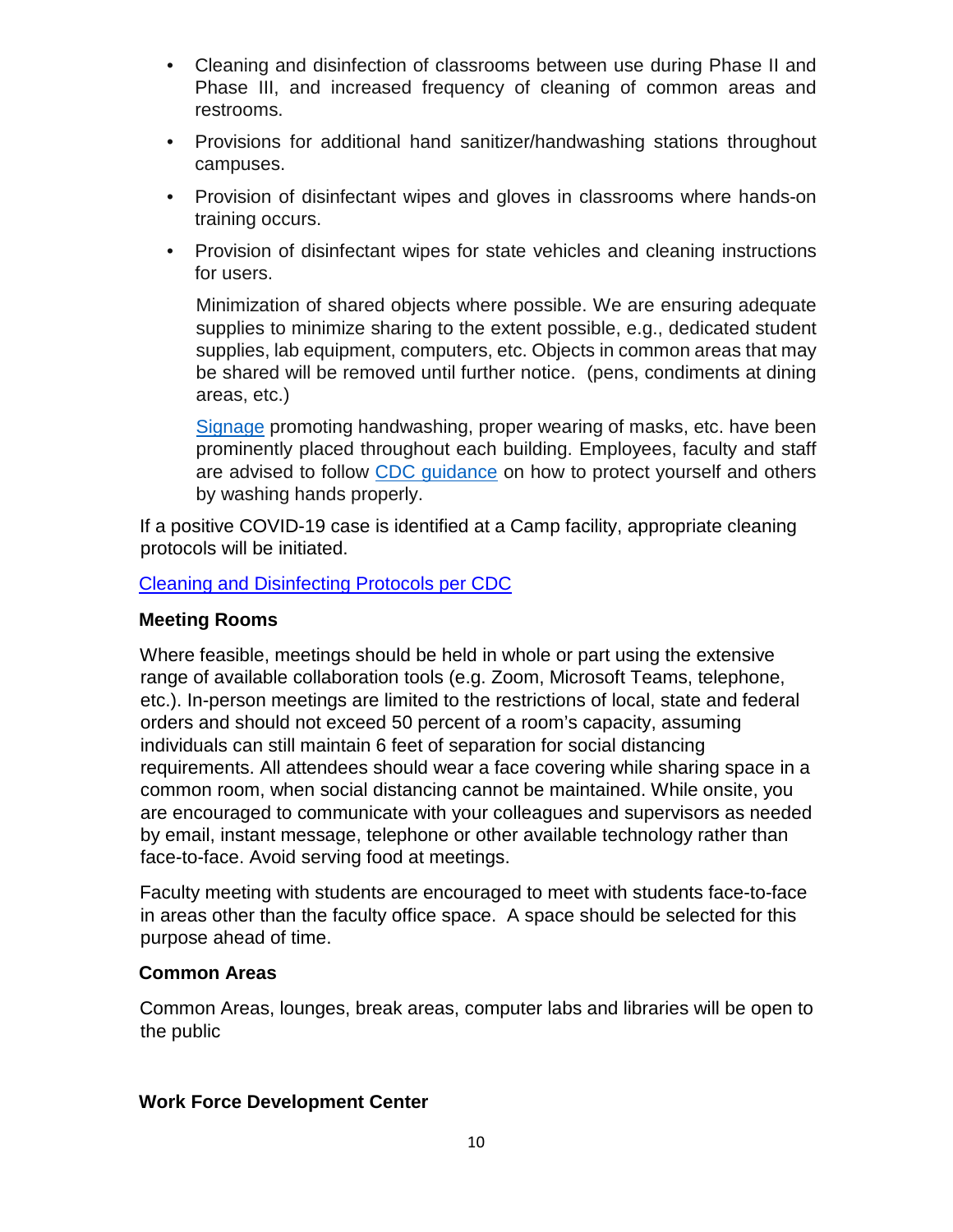WFDC conference hall and tech theater will remain closed except for prearranged meetings coordinated with WFDC and the DPS.

Large events and gatherings (events over 10 people) must be cleared by the Campus Leadership Team. These event plans must then be reviewed first, by the DPS for compliance with CDC, VDH, VCCS and Governors Executive orders. Each event will comply with the above standards or it will not be held.

#### **Drinking Fountains**

Water bottle filling stations may be used. Drinking fountains will be closed. Individuals are encouraged to bring personal beverages or refillable drinking containers.

# **Ventilation**

The HVAC systems will be operated to provide available ventilation for all areas. Where possible office doors should remain open to provide additional ventilation as well as reducing the frequency of touching door handles. Heaters should not be used within workspaces. Filters will be changed IAW established CDCVDOH guidelines and the existing service contract.

# **Elevators**

Limit use of elevators where possible to avoid close proximity with others in a confined space. (Smithfield Center) Wear a face covering regardless of traveling alone or with others. Avoid touching the elevator buttons with your exposed hand/fingers, if possible. Wash hands or use alcohol-based hand sanitizers.

# **Public Transportation**

If you take public transportation, wear a face covering before entering the bus and avoid touching surfaces with your hands. Upon disembarking, wash your hands or use an alcohol-based hand sanitizer as soon as possible and before removing your face covering.

#### **Travel**

Employees should avoid when possible carpooling with other employees in state vehicles. If there is another individual in the vehicle all occupants shall wear a face covering. A face covering will not need to worn if it impedes vision, if you have a medical condition, if it would create an unsafe condition or if you have a documented accommodation. State owned vehicles will follow DGS Office of Fleet Management Services guidelines and the Governors guidance.

Individuals taking personal travel should follow federal CDC guidelines and

health department guidelines regarding isolation after travel. [Travel](https://www.cdc.gov/coronavirus/2019-ncov/travelers/travel-in-the-us.html) [Guidelines](https://www.cdc.gov/coronavirus/2019-ncov/travelers/travel-in-the-us.html) 

[per CDC](https://www.cdc.gov/coronavirus/2019-ncov/travelers/travel-in-the-us.html) [a](https://www.cdc.gov/coronavirus/2019-ncov/travelers/travel-in-the-us.html)nd Virginia Governors travel guidance. [Commonwealth of](https://www.governor.virginia.gov/media/governorvirginiagov/executive-actions/EO-63-and-Order-Of-Public-Health-Emergency-Five---Requirement-To-Wear-Face-Covering-While-Inside-Buildings.pdf)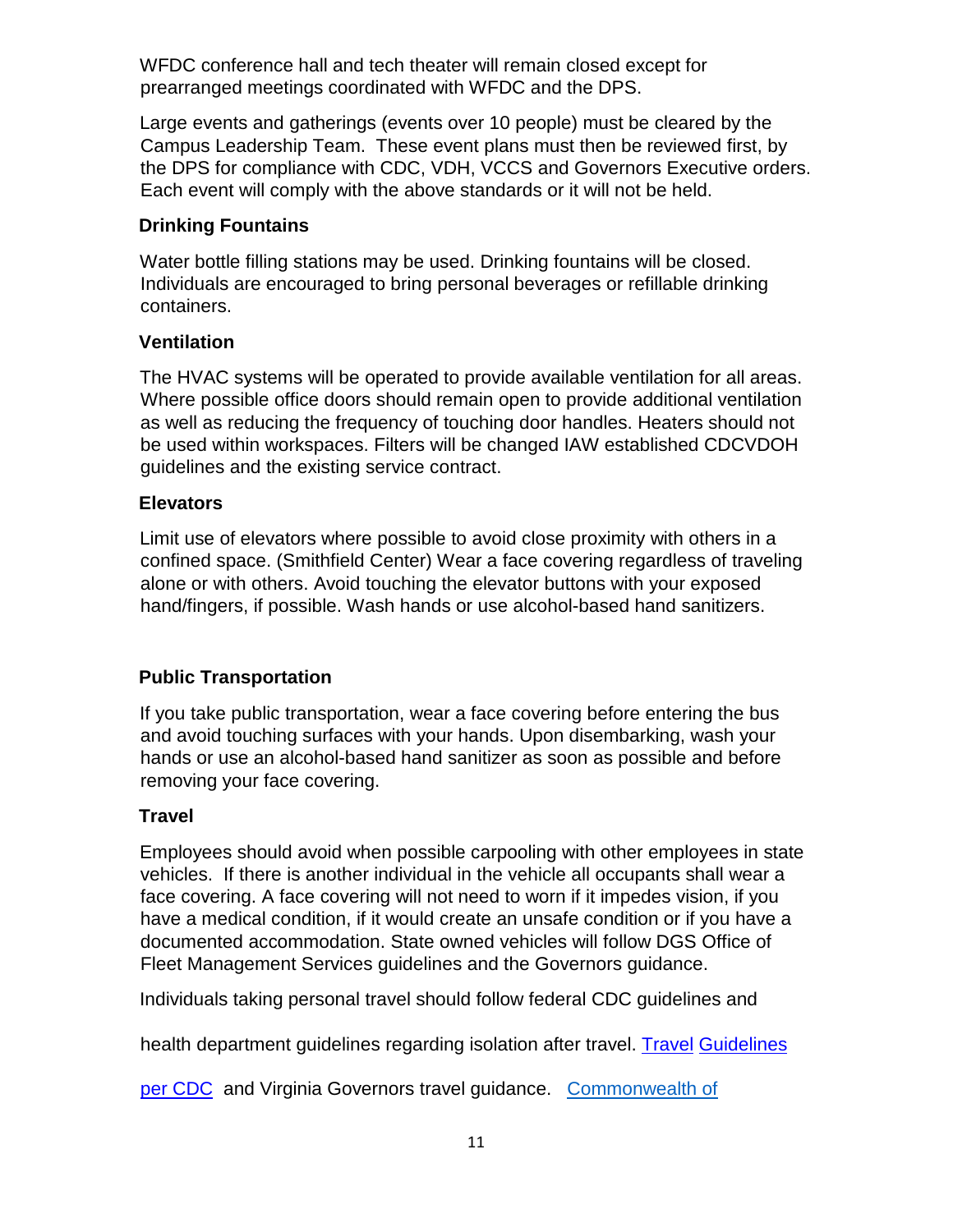[Virginia, Executive Order 63 \(M](https://www.governor.virginia.gov/media/governorvirginiagov/executive-actions/EO-63-and-Order-Of-Public-Health-Emergency-Five---Requirement-To-Wear-Face-Covering-While-Inside-Buildings.pdf)ay 26, 2020).

<https://www.governor.virginia.gov/executive-actions/>

Refer to the CDC's website for a full list of travel precautions. State employees must follow the travel guidance established in the most current Executive Order.

State Of Virginia published guidance

# **Traveling by Vehicle**

If travel is required for work, ensure that employees ride alone in vehicles where operationally feasible. Employees who normally have multiple employees in the vehicle due to safety or work standards should follow agency-specific protocols when traveling in vehicles.

It is recommended that employees limit stops when traveling between their home and their worksite. Upon arrival at the worksite and prior to departing, employees should wash their hands as recommended.

# **VII. Employee, Student and Guest Guidelines for Entering Camp Community College**

Any individuals finding it necessary to visit the main campus or other collegecontrolled learning locations, must first obtain permission and an appointment. Appointments with your designated contact will require approvals through your supervisor and DPS before being confirmed. Anyone visiting the campus without an appointment may be asked to leave by Campus DPS or other responsible staff. Guests with appointments are directed to proceed in the most direct route to their meeting and avoid extraneous travel.

All Staff, Faculty, and Guests will be required to sign in and out of Camp College Facilities.

#### **Entry Points**

#### Franklin Campus

• Employees, Staff, visitors, and contractors (and students not listed below) will enter through the doors adjacent to the Administration suite.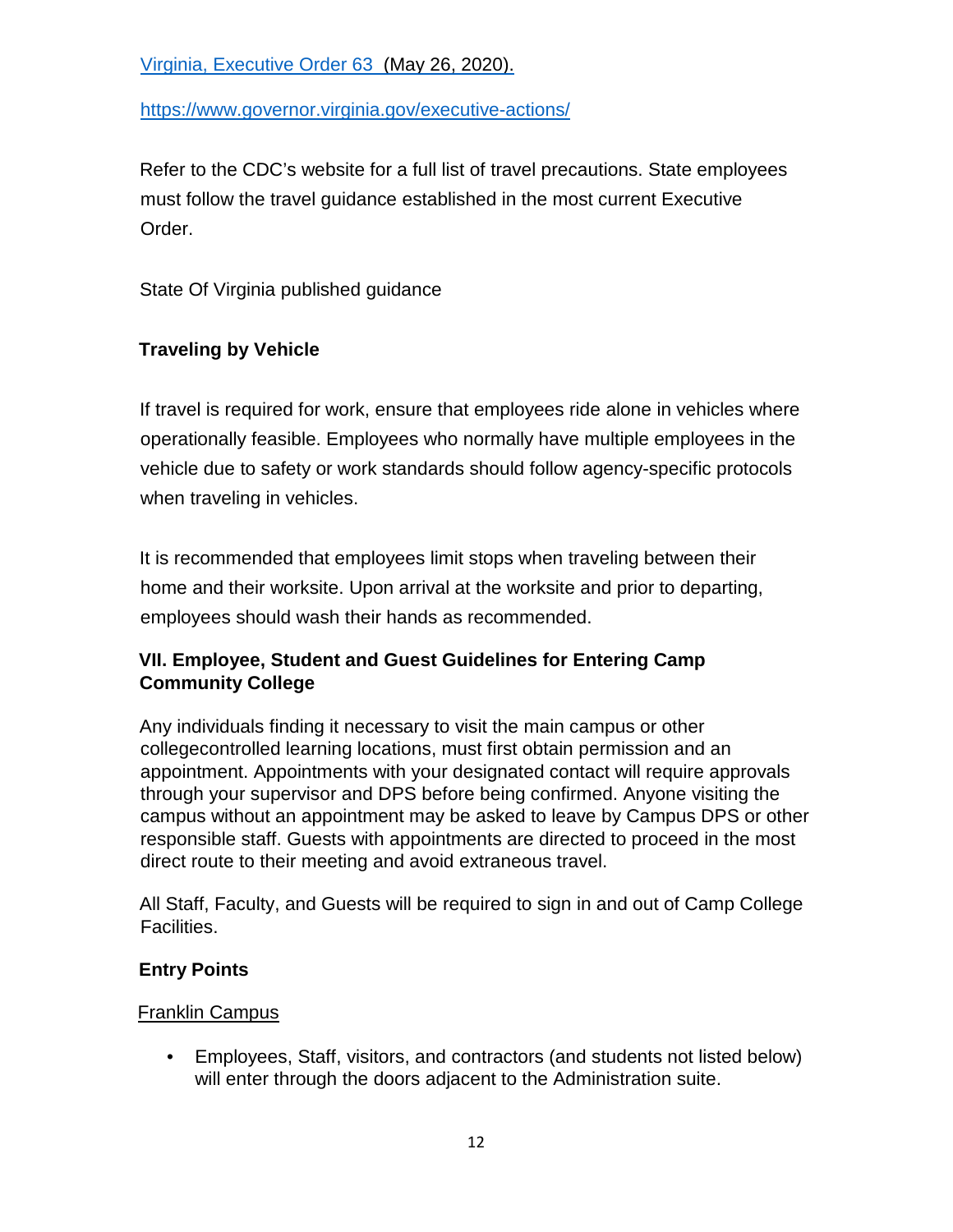- Student Nurses will enter through the doors adjacent to the Nursing Directors office.
- Welding students will enter through the outside doors leading into the welding lab.

#### Franklin Workforce Development Center

- Workforce Development Center- entry through the main doors in front of the traffic circle.
- Forklift Warehouse entry through main doors opposite the News Paper office.

#### Suffolk Campus

- Faculty and Staff will enter through main entrance adjacent to the traffic circle.
- Nursing Students entry through doors adjacent to the Nursing suite.
- WFDC Courses entry through the door adjacent to room 119.

#### Smithfield Center

• Faculty, Staff, students, and visitors will enter through main entrance on the ground floor. No more than two individuals may use the elevator at the same time.

**Note**: persons with disabilities needing assistance accessing buildings should contact Campus Department of Public Safety at 757-569-6721.

#### **Classes and Labs**

For classes that have a laboratory, clinical or hands-on component, beginning June 30 the laboratory and hands-on component will be offered on campus and the clinical component off campus, example Nursing and Welding courses. During this face-to-face component, social distancing and other mitigation efforts will be required. Please contact the instructor for the class you are interested in for additional information.

Certain essential workforce training programs requiring students to complete clinical laboratory or hands-on assignments from spring semester, may have an alternate opening date and instructors teaching those classes will reach out to students.

# **Signage**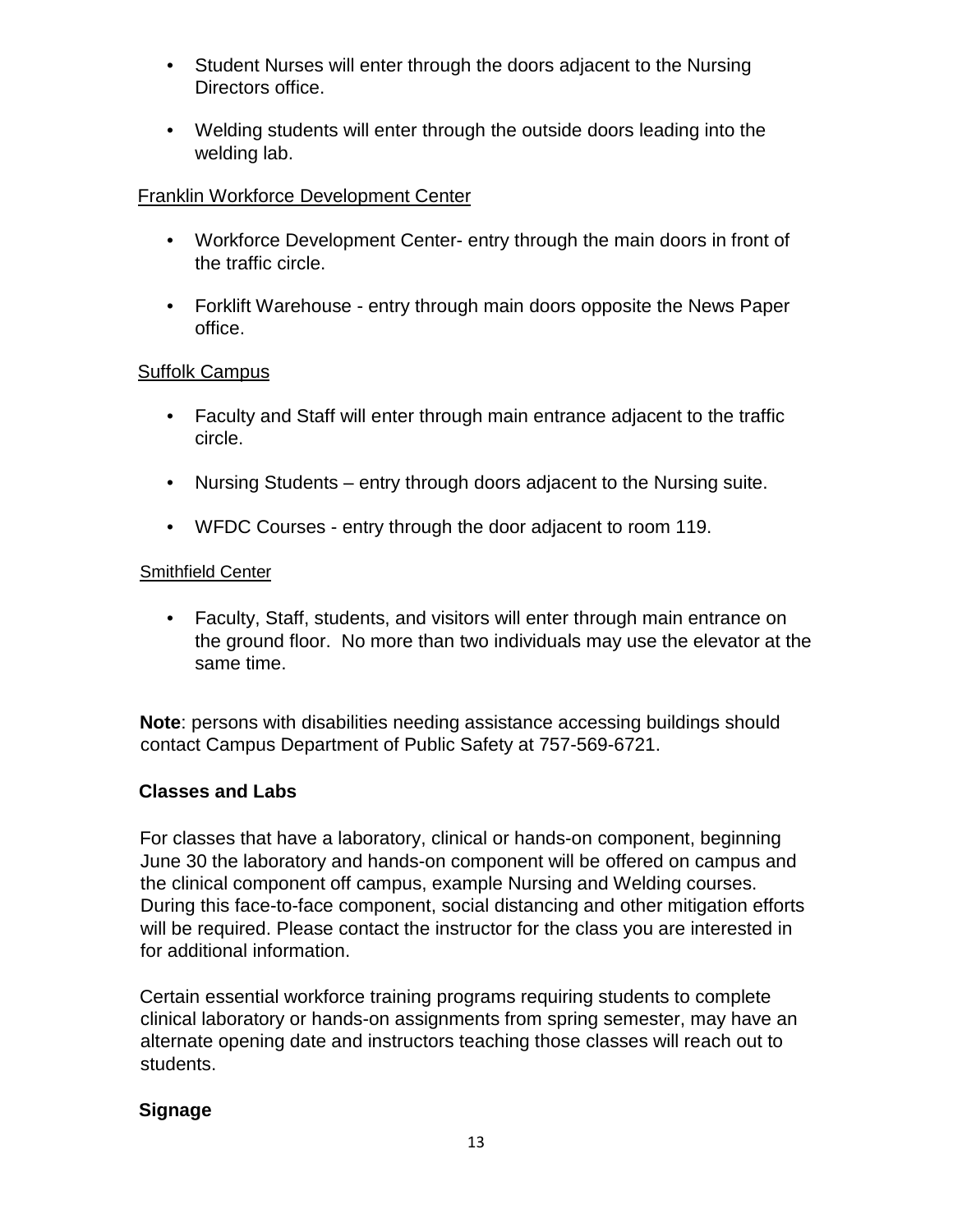Social distancing and handwashing signage will be posted around the campus and other college-controlled locations.

Capacity signage will be posted outside areas like conference rooms and meeting spaces.

Directional signage has been placed in the hallways of each CAMP location. This ensures social distancing and ease of movement within each facility.

#### **VIII. Containment to Prevent Spread**

1. Partnership with VDH for contact tracing: CAMP will participate with the Department of Health to provide contract tracing information to the fullest extent possible.

2. Quarantining and isolation: The College will work with the local Health Department to report any cases of employees and/or students. The College will communicate with local Health Department for guidance regarding quarantining and isolation to the individuals involved.

3. Campus outbreak management: As students and employees are allowed on campus, they will be encouraged to restrict movement only to locations necessary for them to access the in-person course or service. The College will work with the local health department to monitor any potential campus outbreak. The College will follow the guidance provided by the local health department in regard to actions required should such an outbreak occur.

4. Partnership with local health systems: CAMP will partner with the local health department and follow applicable guidelines they request us to follow

#### **IX. Campus Outbreak.**

Daily, upon an individual entering a Camp Facility each individual (not students attending class) will sign in. Posted at the entrance will be a copy of the Declaration each individual completed before returning to Camp. The individual's signature on the sign in roster indicates their understanding of the posted declaration as well as their affirmation of the conditions indicated on the form have not changed.

Students attending in person class will complete a declaration upon the first day of class. Each subsequent day of class the instructor will take roll. Part of that process will be ascertaining if the conditions listed on the declaration have changed for the student. If conditions have changed the DPS and Dean of Students will be notified.

If at any time an individual becomes symptomatic, self discloses, or Camp is made aware of a positive or contact case of COVID – 19 the Camp Representative will contact the local Health Department. Additionally, in consultation with the Local Health Department and the CDC, measures will be taken to isolate the individual and those that have come into contact with him/her.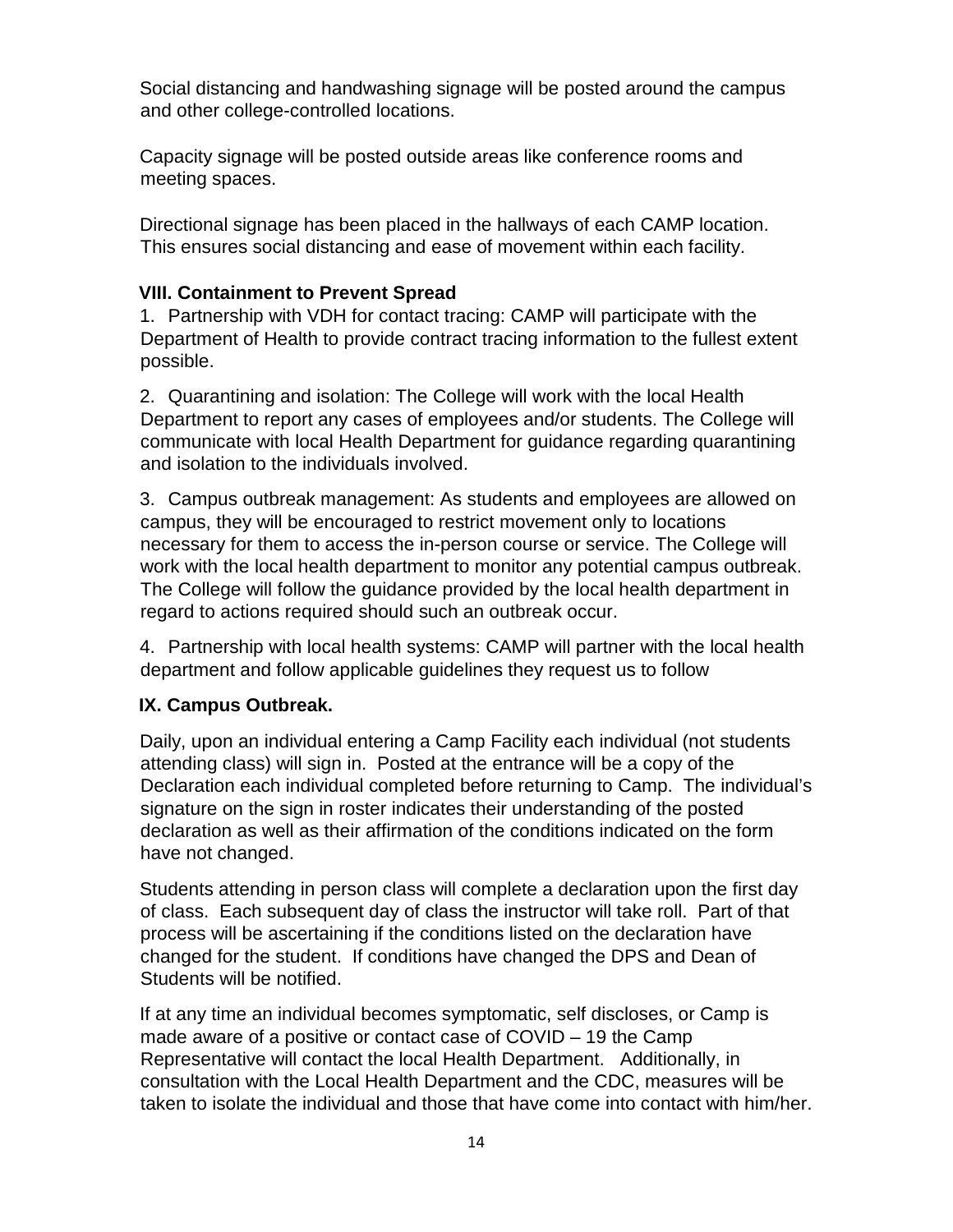Each location that the individual has had access to post exposure will be closed until a deep cleaning, disinfection, and sanitizing evolution can be completed. The Chief of the Department of Public Safety and the President (Or designee in the Presidents absence) are the two individuals who may reopen any location, office, or space after it has been secured due to COVID – 19 exposures.

Any closure of facilities will be in coordination and in accordance with all VCCS guidelines.

# **Student Health Services**:

Generally, not applicable. CAMP does not provide any campus health services, but students will be directed to call their local medical provider for additional services.

#### **X. Establishment of a testing strategy**.

Testing strategies should consider testing for all students, faculty or staff with symptoms and access to testing for close contacts of cases as recommended by public health. Institutions may consult with their local health department, local health systems and other relevant partners. CAMP Community College is not a residential college. It will follow VDH guidance

(https://www.vdh.virginia.gov/coronavirus/health-professionals/vdh-updatedguidanceon-testing-for-covid-19/) and will contact VDH to determine the need for testing students or employees. The college will coordinate any necessary communications to students and employees with the VDH. If students or employees request information about COVID-19 testing, the college will direct them to the VDH testing site locator at

https://www.vdh.virginia.gov/coronavirus/covid-19-testing/covid-19-testing-sites so they may find a testing site close to them.

# **XI. References for developing the plan**

[American College Health Association \(ACHA\) Reopening Guidance](https://acha-test.app.box.com/s/k202537ahi3w27b0w6cdhqxynr3vljif) 

[Centers for Disease Control and Prevention \(CDC\). Considerations for Institutes](https://www.cdc.gov/coronavirus/2019-ncov/community/colleges-universities/considerations.html) [of Higher Education. May 21, 2020 \(R](https://www.cdc.gov/coronavirus/2019-ncov/community/colleges-universities/considerations.html)evised May 30, 2020).

[Commonwealth of Virginia, Executive Order 63 \(M](https://www.governor.virginia.gov/media/governorvirginiagov/executive-actions/EO-63-and-Order-Of-Public-Health-Emergency-Five---Requirement-To-Wear-Face-Covering-While-Inside-Buildings.pdf)ay 26, 2020).

[Kuali Ready. Higher Ed Return to Campus Guide: COVID-19 Phase II. 2020](https://assets.website-files.com/5df134921ff70f28b6f10c06/5e9f4b08550a7e3dbf8c325f_Higher%20Ed%20Return%20to%20Campus%20Guide.pdf?mkt_tok=eyJpIjoiT1RKaU1qUTFPR0l5Wm1VNSIsInQiOiJHbmsxOXZ6SzczcFhndUFXUmRha1wvZVd5d0JxUElKNzVkdUxNbis1QmVLc2VENEY3UWYyZ0RGQkhUZG1ZK2lFNnlxdzRibnpmWmR5R1A2RndwNmY3SGVqejFvV3RWVHhHM1Y5eTJFdDgrSTBFQ1NEOGFQb2NwWkRqeWpJeHFzajMifQ%3D%3D)

[White House Guidelines-Opening Up America Again. April 16, 2020](https://www.whitehouse.gov/wp-content/uploads/2020/04/Guidelines-for-Opening-Up-America-Again.pdf?mod=article_inline) 

Forward Virginia, a Blueprint for Easing Public Health Restrictions. May 4, 2020